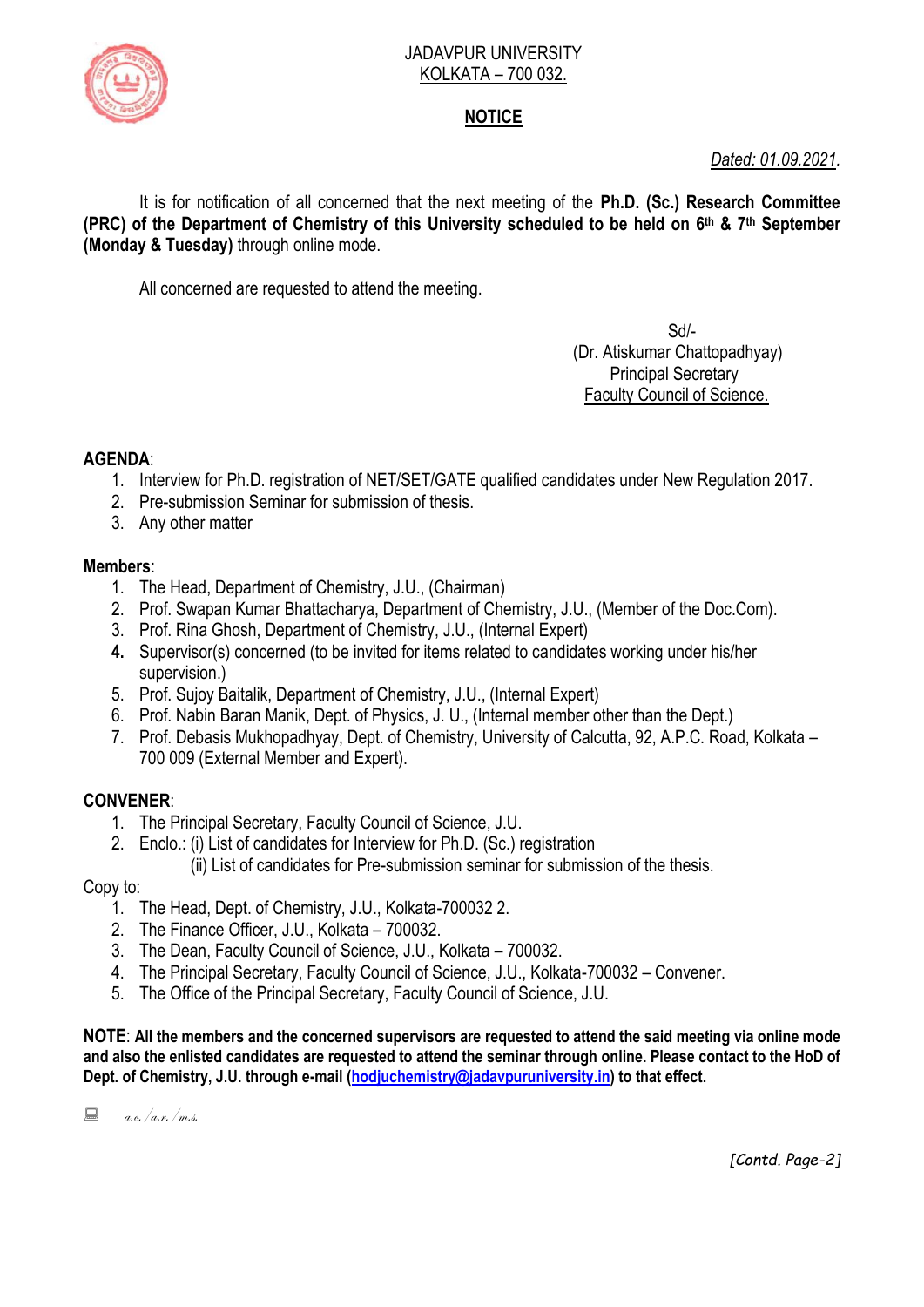#### **(1) LIST OF CANDIDATES FOR INTERVIEW UNDER NEW REGULATION THROUGH ONLINE**

| J                |                                                                           |                                    |                                  |                                                                                                    |
|------------------|---------------------------------------------------------------------------|------------------------------------|----------------------------------|----------------------------------------------------------------------------------------------------|
|                  | Date: 6th & 7th September 2021                                            |                                    |                                  | <b>Mode of Meeting: Online</b>                                                                     |
| SI.<br>No.       | Name of the Candidate with<br>Ref. No.                                    | <b>Name of the Supervisor</b>      | <b>Email id of the Candidate</b> | <b>Whether</b><br>qualified in<br><b>NET/SET/GATE</b><br>or any other<br>equivalent<br>examination |
| $\mathbf{1}$ .   | <b>HABIB ALI MOLLA</b><br>[FS/Ph.D./Chem/P-II/01/2021<br>dtd. 07/04/21]   | Prof. Mahammad Ali, JU             | mollahabib.ju2@gmail.com         | <b>NET</b>                                                                                         |
| 2.               | <b>SUSOVAN BERA</b><br>[FS/Ph.D./Chem/P-II/03/2021<br>dtd. 12/04/21]      | Dr. Shouvik Chattopadhyay, JU      | berasusovan97@gmail.com          | <b>NET</b>                                                                                         |
| $\overline{3}$ . | SIDDHARTHA SAMANTA<br>[FS/Ph.D./Chem/P-II/04/2021<br>dtd. 19/04/21]       | Dr. Indu Bhusan Deb, IICB          | siddharthasamanta95@gmail.com    | <b>NET</b>                                                                                         |
| 4.               | <b>SHANTONUROY</b><br>[FS/Ph.D./Chem/P-II/05/2021<br>dtd. 19/04/21]       | Dr. Indu Bhusan Deb, IICB          | shantonuroy83@gmail.com          | <b>NET</b>                                                                                         |
| 5.               | <b>DIPANJAN KARMAKAR</b><br>[FS/Ph.D./Chem/P-II/06/2021<br>dtd. 19/04/21] | Dr. Anirban Dhar, CGCRI            | karmakardeep40@gmail.com         | <b>GATE</b>                                                                                        |
| 6.               | <b>DIPIKA SARKAR</b><br>[FS/Ph.D./Chem/P-II/07/2021<br>dtd. 19/04/21]     | Dr. Arindam Talukdar, IICB         | dipikasarkar.0123@gmail.com      | <b>NET</b>                                                                                         |
| 7.               | <b>SUBHODEEP DAS</b><br>[FS/Ph.D./Chem/P-II/08/2021<br>dtd. 19/04/21]     | Dr. Ranjan Jana, IICB              | subhodeep95917@gmail.com         | <b>NET</b>                                                                                         |
| 8.               | <b>MRINAL KANTI JANA</b><br>[FS/Ph.D./Chem/P-II/09/2021<br>dtd. 19/04/21] | Prof. Arup Gayen, JU               | mrijana76@gmail.com              | <b>NET</b>                                                                                         |
| 9.               | <b>ARINDAM MANNA</b><br>[FS/Ph.D./Chem/P-II/10/2021<br>dtd. 20/04/21]     | Dr. Biswadip Banerjee, IICB        | arindammannachem@gmail.com       | <b>NET</b>                                                                                         |
| 10.              | <b>SUBHANKAR SHEE</b><br>[FS/Ph.D./Chem/P-II/11/2021<br>dtd. 20/04/21]    | Dr. Biswadip Banerjee, IICB        | subhankarshee7@gmail.com         | <b>NET</b>                                                                                         |
| 11.              | <b>ABHYUDAY GUIN</b><br>[FS/Ph.D./Chem/P-II/12/2021<br>dtd. 20/04/21]     | Dr. Biswadip Banerjee, IICB        | guin2abhyuday@gmail.com          | <b>NET</b>                                                                                         |
| 12.              | <b>SHUVAM MONDAL</b><br>[FS/Ph.D./Chem/P-II/13/2021<br>dtd. 20/04/21]     | Dr. Ranjan Jana, IICB              | shuvammondal01@gmail.com         | <b>NET</b>                                                                                         |
| 13.              | <b>POUSALI BASU</b><br>[FS/Ph.D./Chem/P-II/14/2021<br>dtd. 20/04/21]      | Prof. Samaresh Bhattacharya,<br>JU | pousalibasu95@gmail.com          | NET, GATE                                                                                          |
| 14.              | <b>TAMAL DUTTA</b><br>[FS/Ph.D./Chem/P-II/16/2021<br>dtd. 21/04/21]       | Dr. Shouvik Chattopadhyay, JU      | tamal.dutta@yahoo.com            | <b>NET</b>                                                                                         |
| 15.              | <b>SAMINA KHATUN</b><br>[FS/Ph.D./Chem/P-II/18/2021<br>dtd. 21/04/21]     | Dr. Tanurima Bhaumik, JU           | saminakhatun1723@gmail.com       | <b>GATE</b>                                                                                        |
| 16.              | <b>SUPARNA ROY</b><br>[FS/Ph.D./Chem/P-II/20/2021<br>dtd. 21/04/21]       | Prof. Partha Roy, JU               | suparnaroy424@gmail.com          | <b>NET</b>                                                                                         |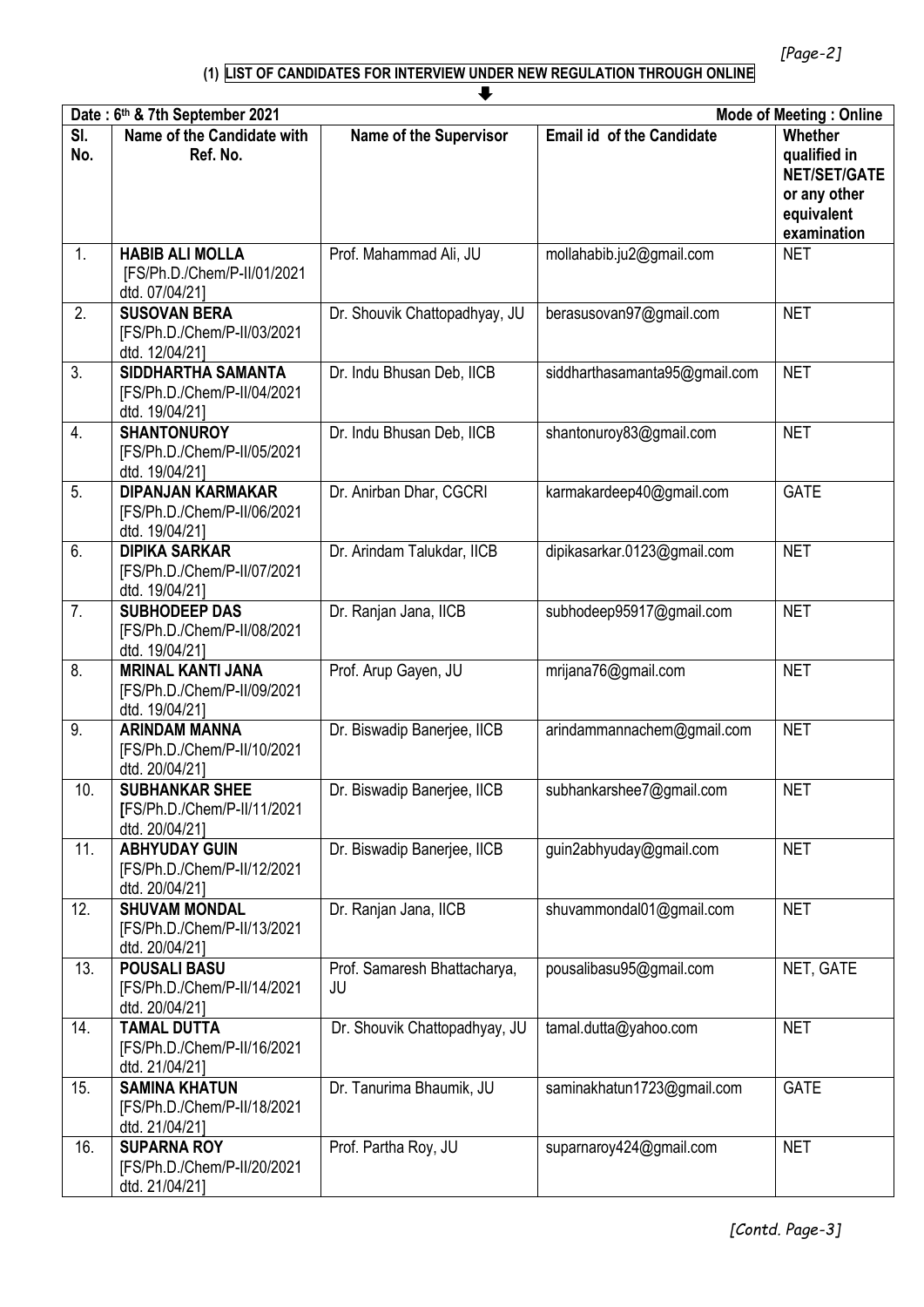# **(2) LIST OF CANDIDATES FOR PRE-SUBMISSION SEMINAR FOR SUBMISSION OF THE THESES**

|            | v                                                                                      |                                                                                                                                                       |                                                                                                                                                     |                         |                                                                  |
|------------|----------------------------------------------------------------------------------------|-------------------------------------------------------------------------------------------------------------------------------------------------------|-----------------------------------------------------------------------------------------------------------------------------------------------------|-------------------------|------------------------------------------------------------------|
|            | Date: 6th & 7th September 2021<br><b>Mode of Meeting: Online</b>                       |                                                                                                                                                       |                                                                                                                                                     |                         |                                                                  |
| SI.<br>No. | Name of the candidates,<br>Index No. & Email Id.                                       | Name of the<br>Supervisor/s                                                                                                                           | <b>Proposed Title of</b><br>the Thesis                                                                                                              | Date of<br>Registration | Date of<br><b>Publication</b><br>of Course<br><b>Work Result</b> |
| 1.         | <b>MS. PROMITA NANDY</b><br>Index: 202/15/Chem./24<br>Email: promita92@gmail.com       | Dr. Saurabh Das<br>Dept. of<br>Chemistry, J.U.,<br>Kolkata- 700032                                                                                    | "Synthesis of metal<br>complexes of 5-<br>nitroimidazoles to<br>realize their biological<br>potential".                                             | 15.10.2015              | 07.02.2017                                                       |
| 2.         | <b>GOUTAM PAHARI</b><br>Index No.: 13/16/Chem./24<br>Email:<br>paharigoutam@gmail.com  | Dr. Debajyoti<br>Ghosal<br>Dept. of<br>Chemistry, J.U.,<br>Kolkata- 700032                                                                            | "Exploration of<br>Functionalities in<br>some Designed<br>Coordination<br>Polymers".                                                                | 01.02.2016              | 07.02.2017                                                       |
| 3.         | <b>SARMISTHA ADAK</b><br>Index: 192/16/Chem./25<br>Email:<br>sarmisthaadak@gmail.com   | Dr. Amrita Saha<br>Dept. of<br>Chemistry, J.U.,<br>Kolkata- 700032                                                                                    | "Structural and<br>magnetic studies of<br>pseudohalide bridged<br>di and poly nuclear<br>Ni(II) complexes with<br>N,O donor Schiff<br>base ligand". | 11.11.2016              | 26.04.2019                                                       |
| 4.         | <b>KRITTISH ROY</b><br>Index No.: 12/17/Chem./25<br>Email:<br>krittishroy.04@gmail.com | Dr. Dipankar<br>Mandal,<br>Dept. of<br>Chemistry, J.U.,<br>Kolkata- 700032<br>Dr. Subrata<br>Sarkar,<br>Dept. of Physics,<br>J.U., Kolkata-<br>700032 | "Preparation of<br>Piezo-, Pyro-electric<br>and Ferroelectret<br>Composites towards<br>Multidimensional<br>Applications".                           | 26.04.2017              | 17.04.2018                                                       |
| 5.         | <b>ARNAB GHATAK</b><br>Index No.: 60/17/Chem./25<br>Email:<br>ghatak65arnab@gmail.com  | Dr. Abhishek<br>Dey<br>School of<br>Chemical<br>Science, IACS,<br>Kolkata- 700032                                                                     | "Role of Second<br><b>Sphere Distal</b><br>Residues in the<br>Mechanism of<br>Oxygen Activation by<br>Iron Porphyrins".                             | 06.07.2017              | 27.06.2018                                                       |
| 6.         | <b>ASIT KUMAR DE</b><br>Index No.: 05/17/Chem./25<br>Email:<br>asitchem25@gmail.com    | Prof. Tanmoy<br>Bera, Dept. of<br>Pharmaceutical<br>Tech, J.U.                                                                                        | "Studies on the<br>antidiabetic activity of<br>co-encapsulated<br>andrographolide and<br>curcumin in<br>nanostructured lipid<br>carrier system"     | 20.02.2017              | 17.04.2018                                                       |

*[Contd. Page-4]*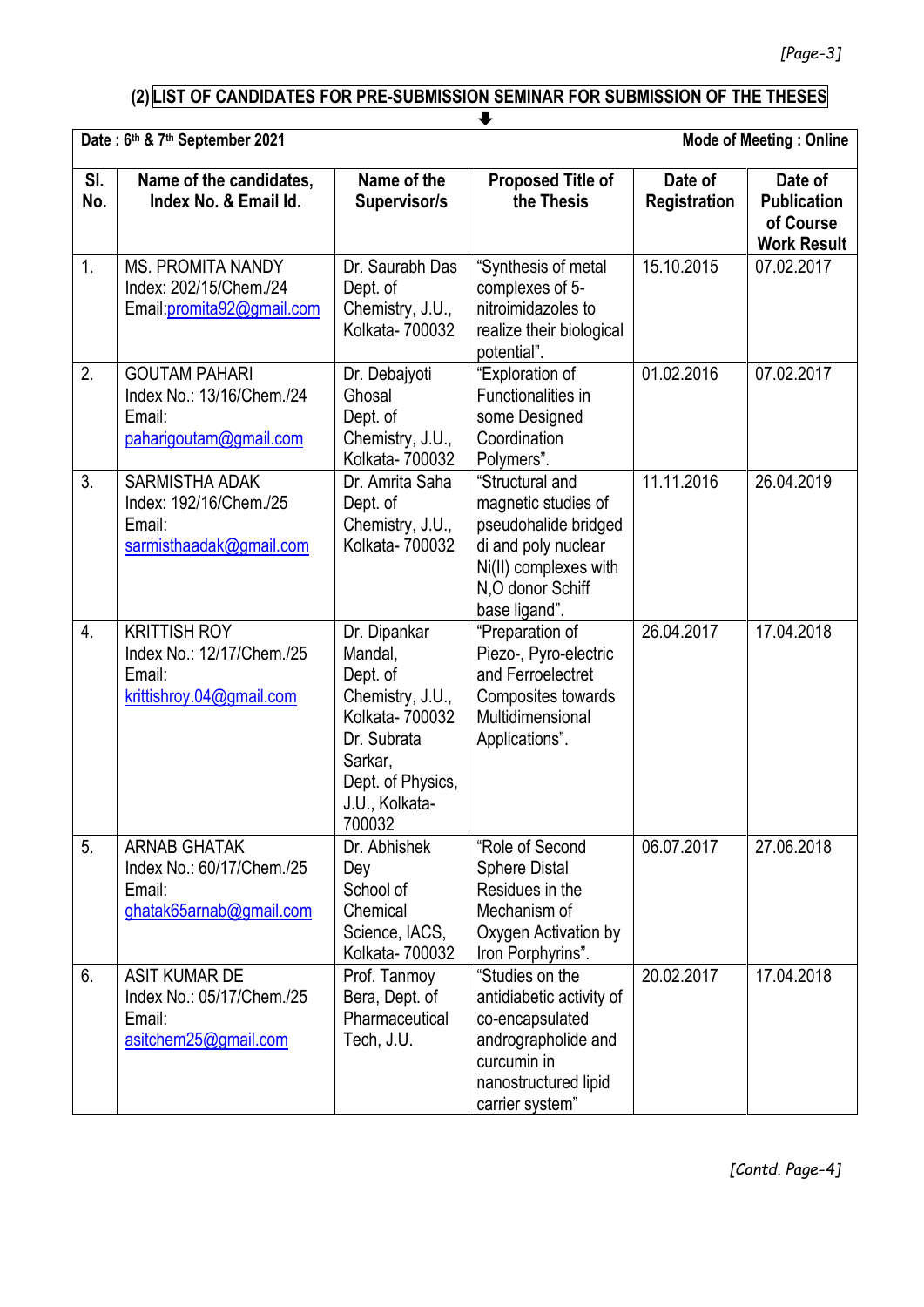| 7. | <b>MIHIR SASMAL</b><br>Index No.: 50/17/Chem./25<br>Email:<br>sasmal225@gmail.com                                    | Prof.<br>Mahammad Ali,<br>Dept of<br>Chemistry, J.U.  | "Synthesis and<br>Photophysical<br>Aspects of<br>Fluorescent<br><b>Biomolecular Probes</b><br>for Serum Albumins<br>Recognition"                  | 23.06.2017 | 26.04.2019 |
|----|----------------------------------------------------------------------------------------------------------------------|-------------------------------------------------------|---------------------------------------------------------------------------------------------------------------------------------------------------|------------|------------|
| 8. | <b>DEBJANI MAITI</b><br>Index No.: 9/17/Chem./25<br>Email:<br>debjani.maiti2014@gmail.co<br>$\underline{\mathsf{m}}$ | Prof.<br>Mahammad Ali,<br>Dept. of<br>Chemistry, J.U. | "Synthesis and<br>Photophysical<br>Studies of<br><b>Fluorescent Probes</b><br>for Nitric Oxide and<br>Nitroxyl with Bio-<br>imaging Applications" | 25.04.2017 | 26.04.2019 |
| 9. | <b>HASAN MOHAMMAD</b><br>Index No.: 213/15/Chem./23<br>Email:<br>mohammad09hasan'@gmail.<br>com                      | Prof.<br>Mahammad Ali,<br>Dept of<br>Chemistry, J.U.  | "Design and<br>Synthesis of<br><b>Fluorescein Based</b><br><b>Molecular Probes for</b><br>Hg(II) Recognition"                                     | 15.07.2015 | 07.02.2017 |

### **(3) LIST OF CANDIDATES FOR INCLUSION OF CO-SUPERVISOR**

| SI.<br>No.     | Name of the candidates,<br>Index No. & Email Id. | Name of the<br>Supervisor/s                                   | Name of the co-<br>supervisor as<br>recommended by RAC                   | Date of RAC<br>meeting where the<br>decision was<br>adopted |  |
|----------------|--------------------------------------------------|---------------------------------------------------------------|--------------------------------------------------------------------------|-------------------------------------------------------------|--|
|                | SAMIT PRAMANIK<br>Index No.: 43/19/Chem /26      | Prof. Subrata<br>Mukhopadhyay,<br>Dept. of Chemistry,<br>J.U. | Dr. Sudipta Pathak, Dept.<br>of Chemistry, Haldia<br>Government College  | 19.04.2021                                                  |  |
| 2 <sub>1</sub> | RAHUL NASKAR,<br>Index No.: 225/18/Chem /26      | Prof. Tapan Kumar<br>Mondal, Dept. of<br>Chemistry, J.U.      | Dr. Nabendu Murmu,<br>Chittaranjan National<br>Cancer Institute, Kolkata | 23.07.2021                                                  |  |

#### **(4) LIST OF CANDIDATES FOR FORMATION OF RAC AS PER APPLICATION OF SUPERVISOR**

| SI.<br>No.     | Name of the candidates & Index No.             | <b>Name of the Supervisor</b>                      |
|----------------|------------------------------------------------|----------------------------------------------------|
| 1.             | Sri Sovandeb Sen<br>Index: 38/20/Chem/27       | Dr. Susmita Kundu, CGCRI                           |
| 2.             | Sri Biswajit Bera<br>Index: 3/20/Chem/26       | Prof. Tapan Kumar Mondal, JU                       |
| 3.             | Sri Goutam Ghosh<br>Index: 205/18/Chem/26      | Prof. Amitava Patra, IACS                          |
| 4.             | Sri Avisek Dutta,<br>Index: 204/18/Chem/26     | Prof. Amitava Patra, IACS                          |
| 5.             | Sri Ranajit Barman,<br>Index: 80/18/Chem/25    | Prof. Suhrit Ghosh, IACS                           |
| 6.             | Sri Saikat Mirdya,<br>Index: 37/19/Chem/26     | Dr. Souvik Chattopadhyay, JU                       |
| 7 <sub>1</sub> | Smt. Ishita Pal,<br>Index: 61/18/Chem/25       | Prof. Somdatta Ghosh Dey, IACS                     |
| 8.             | Sri Sayantanu Mandal,<br>Index: 85/19/Chem/26  | Prof. Kajari Kargupta, Dept. of Chemical Engg., JU |
| 9.             | Smt. Debasmita Mondal.<br>Index: 40/19/Chem/26 | Dr. Chinmay Chowdhury, IICB                        |
| 10.            | Smt. Adwitiya Pal,<br>Index: 27/19/Chem/26     | Dr. Arunabha Thakur, JU                            |